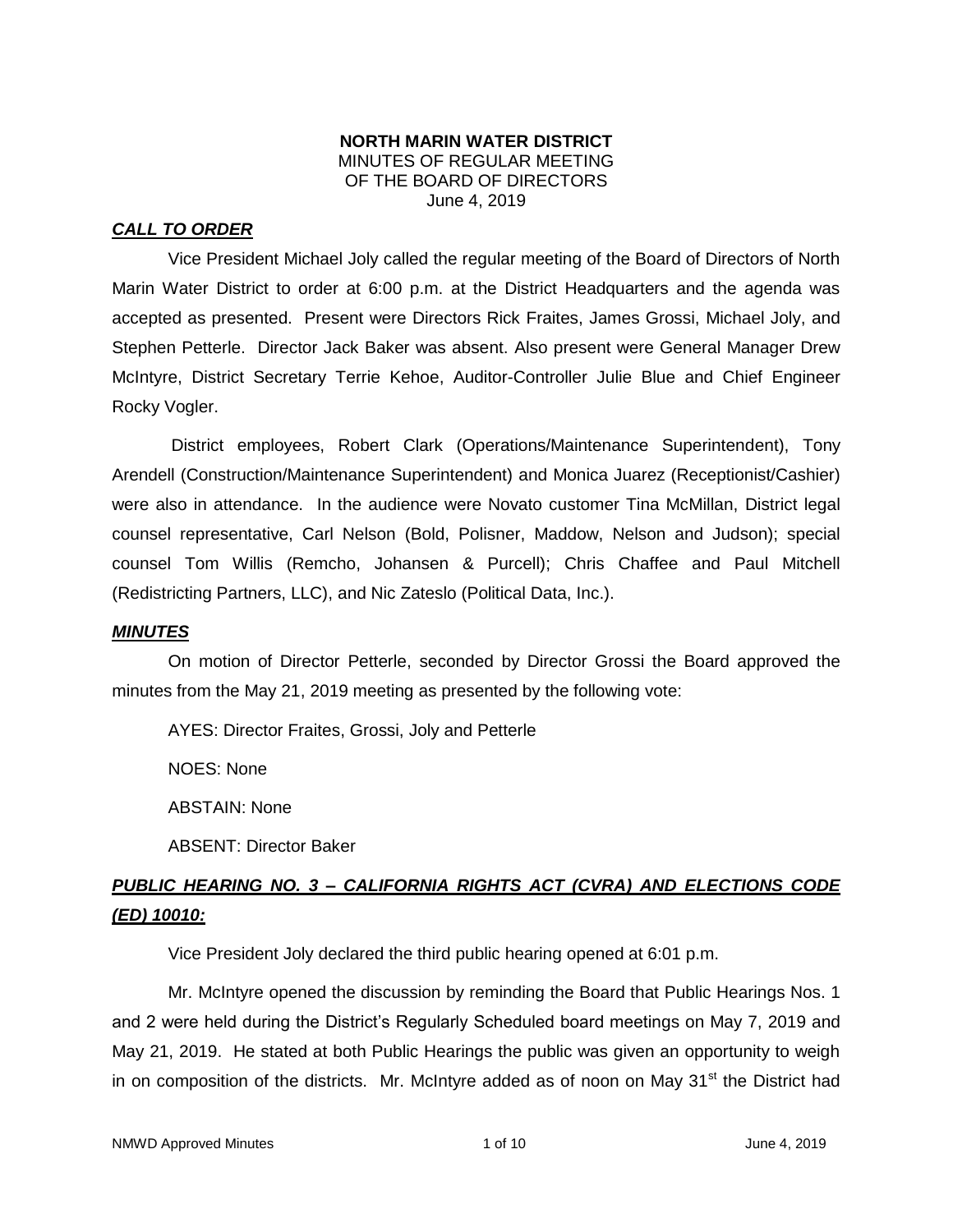received two comments via emails from Novato residents; one from a resident of Hamilton that supported Plan A, and the other requesting that the demographers include the location of the incumbents on the maps. Mr. McIntyre summarized that at the completion of Public Hearing No. 2; three draft maps were developed, each depicting five divisions in different configurations. He added the purpose of this third public hearing is to obtain input from the public and Board regarding the content of the draft maps and proposed sequence of elections. Mr. McIntyre stated that the three draft division map alternatives were posted on the District's webpage on May 28, and a notice was published in the Marin IJ on the same date. He added the fourth public hearing is scheduled for June  $18<sup>th</sup>$  to obtain additional input from the public and Board regarding the content of the draft maps and sequencing of elections. Mr. McIntyre stated that at the conclusion of the fourth public hearing, the Board may approve a final map and sequencing of elections to be used for the ordinance.

Mr. McIntyre also reminded that Board that the West Marin meeting on June  $25<sup>th</sup>$  will have an agenda item that will summarize the transition to district-based elections process and the public will have another opportunity to make comments. Additionally, he noted at the fifth public hearing on July 16<sup>th</sup> the Board will consider adoption of an ordinance that will establish NMWD's district based election. Mr. McIntyre introduced District legal counsel and the demographers to lead the discussion and answer questions. He added that staff member Monica Juarez was in the audience for Spanish translation if needed.

Mr. Nelson of District legal counsel introduced special counsel Tom Willis, and demographers Paul Mitchell, Chris Chaffee and Nic Zateslo.

Mr. Mitchell noted that his presentation will be essentially the same as the one at the prior hearing in the event there are new members from the public in attendance. Mr. Mitchell summarized the process and reminded the Board that we are drawing the maps to be of relatively equal size and functionally contiguous. He added the idea is to maintain communities of interest, like special needs, or minorities. Mr. Mitchell noted that NMWD is different than other agencies and the District's Elevation Zone maps may be an interest to consider, while still maintaining local governments lines and neighborhoods.

Director Joly asked about the map approved by the City of Novato that shows a total deviation of 9.7% and how this will be affected by the new census. Mr. Mitchell replied that he is trying to draw the lines with a narrow margin so that the lines do not have to be redrawn after the 2020 Census. Director Grossi asked if the numbers in the presentation were based on the 2010 census or voter eligibility. Mr. Mitchell replied that it is based only on the census count of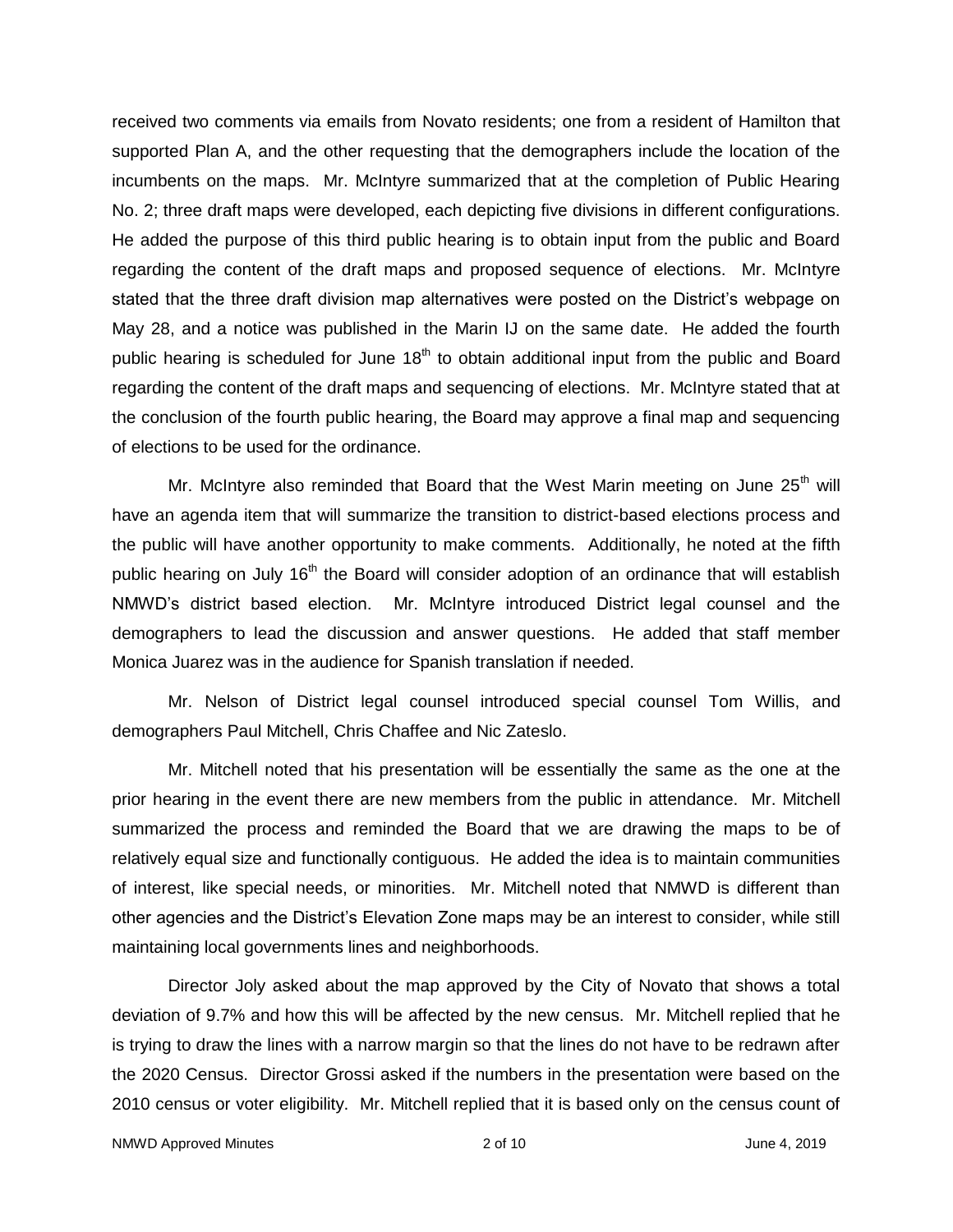residents, not voters. Mr. Mitchell added that the objective is to keep the District compact and divided into simple geometric shapes like squares and circles. He added the population is around 61,520 so we should have around 12,304 in each district, and include consideration of the population outside of Novato.

Mr. Mitchell compared the draft Maps A, B, and C. Director Joly noted that on draft Map C the western part has the same line as Draft Map B, and asked what that line represented. Mr. Mitchell replied the line is the northwest boundary of the city. Director Petterle noted that he can see Highway 101 and Highway 37, but he is unable to see the major streets. Mr. Mitchell noted there is another version of the map on the District website that allows for zooming in on the plan to see lines and addresses. He added that if there is a concern in one area you can bring it to their attention, however, you can't move a line by one street; rather it must be one census block at a time. Mr. Mitchell noted that if only small changes are required, there are more options of ways to move. Director Fraites commented that there was a lack of detail in the maps. Mr. Mitchell directed the Board members to the interactive map on the website where you can see the Novato City Council Districts in additional to the location of NMWD incumbents via census blocks, not their address.

Director Joly asked how many census blocks are in our district. Mr. Mitchell replied that he did not know at this time. Director Joly commented that in draft Map's A and C, there is a lot of ground to cover for a candidate, but understand the goal is to keep it equal in population size. Mr. Mitchell replied that what it comes down to is how dense the population is in a certain areas. Director Grossi noted that in draft Map C both Director Joly and he are in the same district. Mr. Mitchell replied that in most cities or districts he sees the incumbents all living relatively closer to each other, here the incumbents are really spread out which makes it natural to draw divisions that place Directors in separate divisions. Director Grossi asked if this would be quasi gerrymandering. Mr. Mitchell stated that it would be hard to make a plan that is gerrymandering given the location of the incumbents. Director Joly commented that draft Map C incorporates almost the entire northern half of the city. Mr. Mitchell replied that at this phase we are in a listening mode to get public and Board comments and can revise the draft maps as required. Director Joly asked if there is a maximum deviation of 5% between any one district. Mr. Mitchell confirmed, adding it is best to make the deviation percentage as small as possible so there is less of a chance they will need to be redrawn after the 2020 census. He added on July  $16<sup>th</sup>$ , the final Public Hearing will take place to adopt the maps.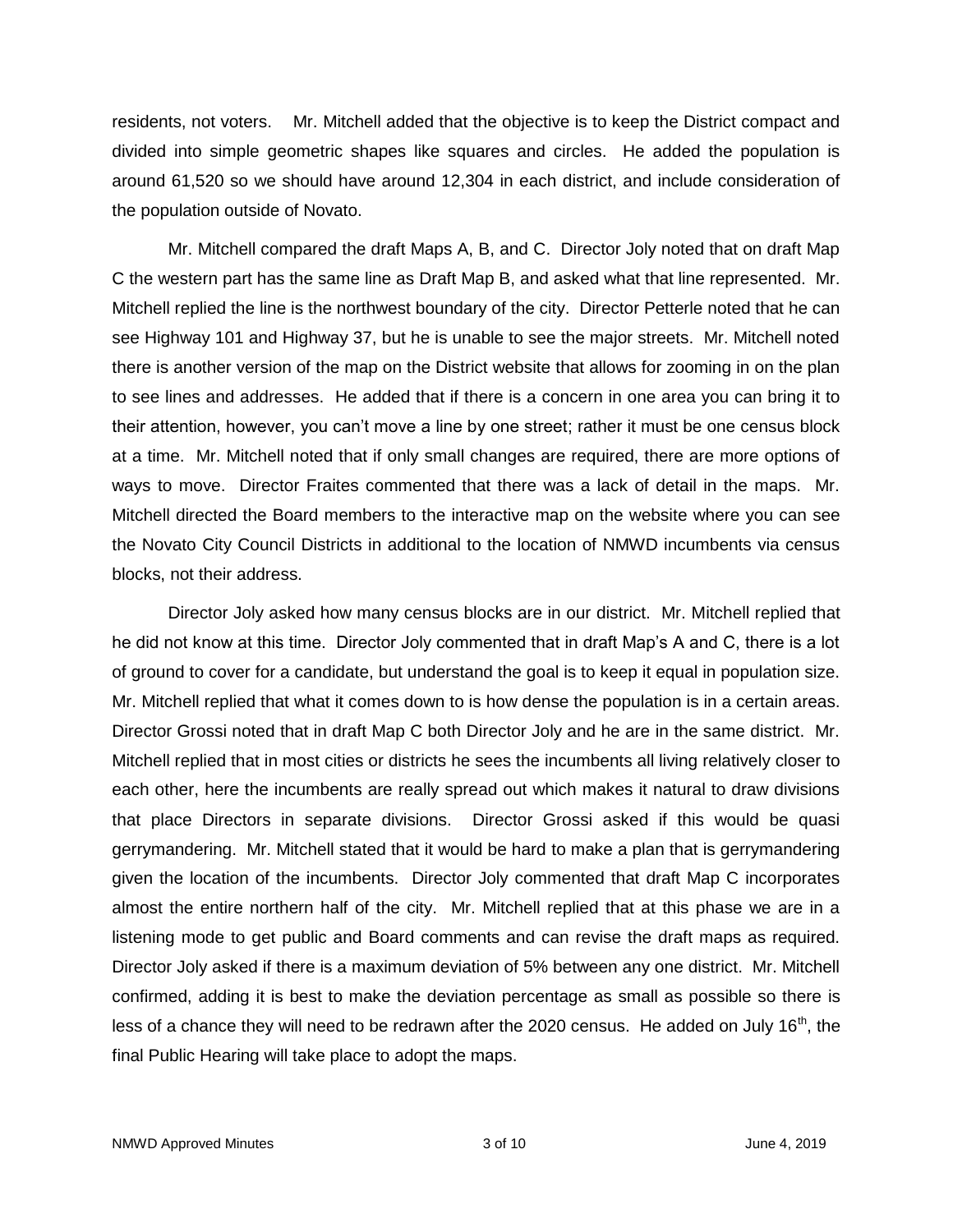Director Joly asked whether there will be a hearing at the West Marin Board meeting on June 25th. Mr. McIntyre replied that information from the fourth Public Hearing on June  $18<sup>th</sup>$  will be presented as an information item and although the demographer will not be there, public input will still be taken. Mr. Mitchell advised the Board that if they do receive feedback, to give it to the demographers; copy staff and the attorneys, so everything is open and documented.

Director Grossi stated he understands we have no choice. He commented on the cost impact to the District and noted that it may change the dynamics of the whole Board in that each Director could only be representing their district and that it may make it more difficult to find candidates for Director positions. Director Grossi added that we are not helping minorities because we are splitting them up. Mr. Mitchell agreed that the biggest impact will be the dynamic of the Board. He added that he has seen some areas in the State where there are district dense minorities, however more often than not we don't see that in California. Director Grossi commented that the legislation is not benefiting the minorities that the law is intending to protect, and noted that two years from now, with the changes from the new census, everything could change again. Mr. Mitchell stated there are dysfunctional agencies that are at-large and ones that are by-district. He added by-district only matters on Election Day, whereas when acting as a Board you act for the population at-large. Mr. Petterle stated he would expect if a constituent has a complaint it would be brought to the Board at large. Mr. Mitchell replied that this should be the culture of the Board.

Vice President Joly asked if there were any comments from the public. Tina McMillan from the audience praised the Board, stating she has great respect for their service and they have done a great job. She stated that she believes the by-district election will be beneficial because it will encourage Directors to take into consideration the community interests instead of always thinking of the District as a whole. She noted that only one woman had been elected to serve on the NMWD Board and only one woman had been appointed to the Board throughout the District's history. Ms. McMillian added that many cannot afford to run against the incumbents because then you have to reach out to the entire District population for election, adding that she believes a smaller population is easier to reach out to and allows you to be more accountable to that group. Ms. McMillian expressed her appreciation that the draft maps are now up, and commented that the City of Novato allowed the public to make more draft maps. She added that she understands the City is different than the water district, and prefers draft Maps A and C because they have a relationship to how the neighborhoods function. Ms. McMillan added that she asked the City not to pair incumbents together because she felt it was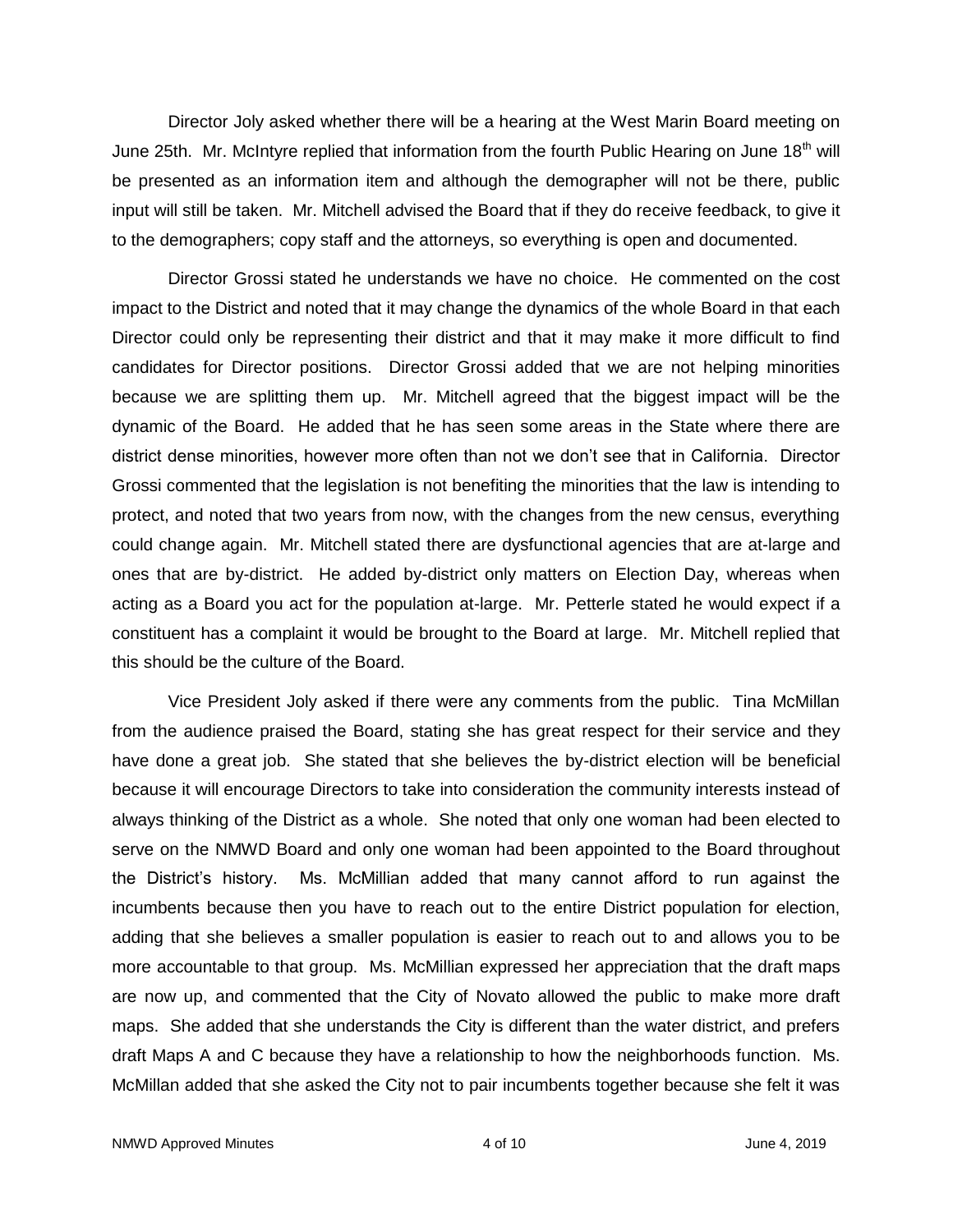too divisive and that she believes that it is more rational for each Board Member to stand alone. She also asked how long an incumbent can remain in an at-large position. Mr. Willis replied that when the District elections come up, any incumbent will be able to serve their full terms. Ms. McMillan stated no one is disadvantaged that way, and added Novato seems to be the focus and added that she hopes that West Marin will again have a voice as when Director Rodoni was in office. She stated that draft Map C felt compact; but the problem with draft Map C is that it had no sense of neighborhoods. Ms. McMillan said in draft Map A she felt more parts of Novato were represented and there is a way for the Board to tell voters versus population. She stressed to the Board to reach out to the public and asked if Mr. Shenkman has written to the Board, and if not perhaps they should allow more time. Director Joly commented that once the hearing process is formulated and we are in the process we are okay. Mr. Nelson stated that the statute provides a mechanism for extending the period beyond 90 days, but only by agreement with a party who has sent a letter demanding that the agency transition to by-district elections; since the District did not receive such a letter, we have to proceed with the process within the ninety days. Ms. McMillan stated she has been trying to get the public to attend the hearings, and added if the census block is on Goggle maps it is more meaningful. Overall she stated what the Board has done is incredible, they have kept the rates as low as they can and the public appreciates that.

Vice President Joly declared the third public hearing closed at 6:58 p.m.

### *GENERAL MANAGER'S REPORT*

### Public Safety Power Shutoff Plan

Mr. McIntyre announced that he and Mr. Clark have a Public Safety Power Shutoff Plan meeting with the local managers on Wednesday afternoon. Director Joly asked if PG&E has publically stated the criteria for shutting off power. Mr. McIntyre replied that they have and it has been approved by the Public Utilities Commission. He added that communities will need to be better prepared for longer power outages and we are working with our local agencies to proactively plan for such events. Director Petterle asked if they will shut down all of Novato, or will they consider only certain neighborhoods. Mr. Clark replied that it could include a large percentage of Novato and even include large segments of the county. Mr. Clark announced if you go online to [www.pge.com/en\\_US/safety/emergency-preparedness/natural](http://www.pge.com/en_US/safety/emergency-preparedness/natural-disaster/wildfires/public-safety-power-shutoff-faq.page)[disaster/wildfires/public-safety-power-shutoff-faq.page](http://www.pge.com/en_US/safety/emergency-preparedness/natural-disaster/wildfires/public-safety-power-shutoff-faq.page) there is a map with three zones, and it is compared by how wooded the areas are to determine the high danger areas. He added the District's main office and the recycled water plant are not in the heavily wooded areas; but most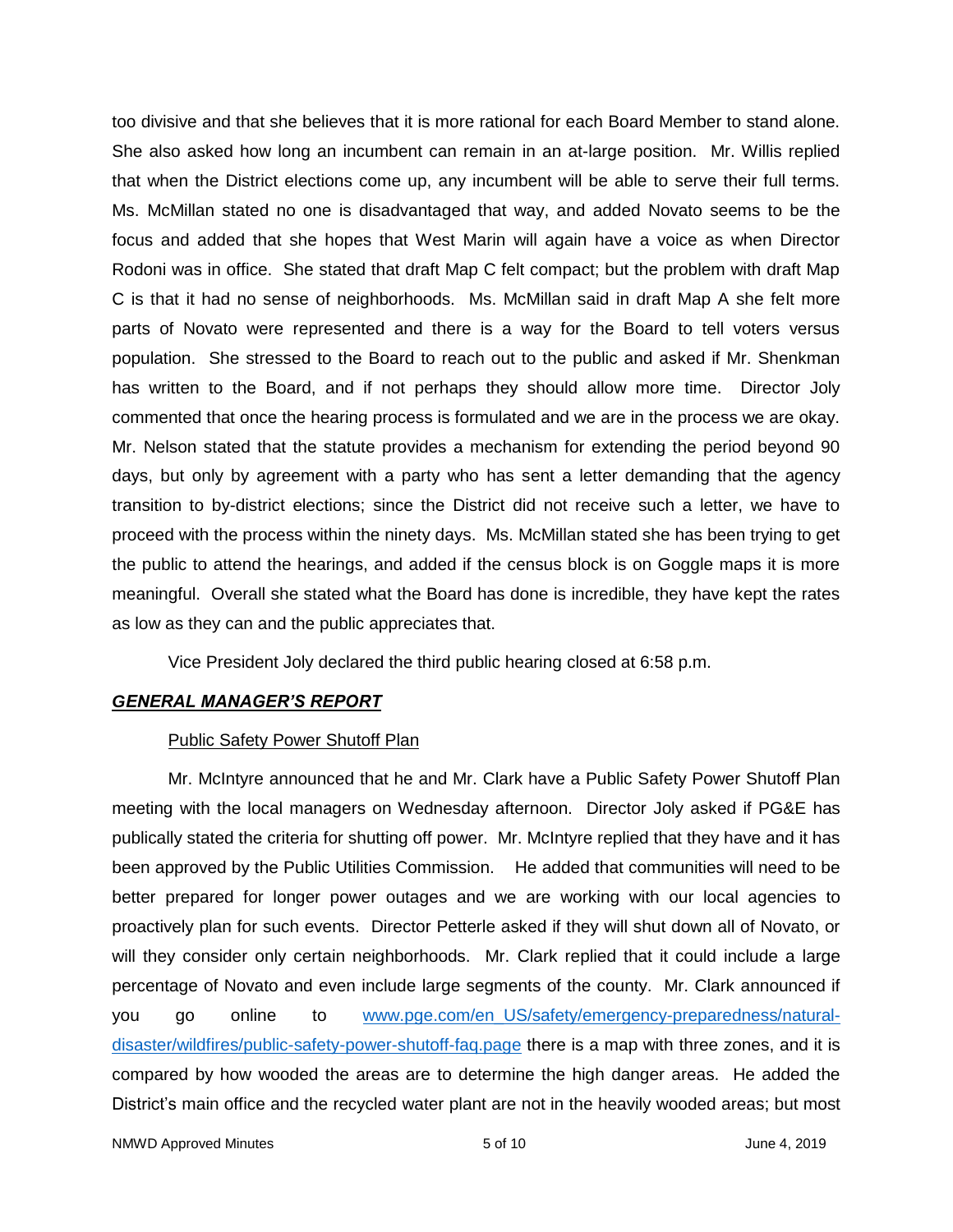everything else is. Mr. Clark stated the plan is based on red flag alerts, humidity and an abundant amount of vegetative fuel. Direct Grossi pointed out the whole ridge is in high danger and they should allow control burns. He added if there is a fire, there is a potential for everything in West Marin to go up in flames. Director Petterle commented that the burn index can be dramatically different in Woodacre versus Mt. Tamalpais, and doesn't know how PG&E will take this into account when considering a countywide power shutdown. Director Fraites asked if there has been any discussion about moving the power lines underground. Mr. Clark responded that in Paradise where they are rebuilding the town they are doing so; otherwise PG&E doesn't have a plan to do so. Director Grossi stated the problem is the cost. He added that twenty years ago, underground power line costs \$1,000 per linear foot. Director Petterle remarked that wildland fires can start for many reasons, not necessarily just PG&E's power line issues.

### Point Reyes Station Workshop #2

Mr. McIntyre announced that he will also be attending the second Point Reyes Station Community Water Story Workshop conducted by County Environment Health Services on Wednesday evening in Point Reyes Station.

### County Projects at Stafford

Mr. McIntyre stated on Friday afternoon he has a meeting with Max Korten, Marin County Parks Manager to discuss some potential upcoming County projects at Stafford Lake Park. Director Petterle stated he will abstain from any discussion with Mr. McIntyre on this subject since he works for Marin County Parks.

### Steelhead Habitat Assessment in Novato Creek

Mr. McIntyre stated that next week on June  $12<sup>th</sup>$  he has a meeting with the Santa Rosa office of National Marine Fisheries Service, NMFS, to discuss the next steps following our work assessing suitable steelhead habitat in Novato Creek upstream of Stafford Dam.

#### Potter Valley Project

Lastly, Mr. McIntyre announced that he and Director Baker have a meeting on June  $14<sup>th</sup>$ with Congressman Huffman to advocate for WAC/TAC representation at future Huffman Ad Hoc meetings in reference to the Potter Valley Project. He added that Jennifer Burke, TAC Vice Chair and Susan Harvey, WAC Chair, will also attend the meeting. Director Grossi commented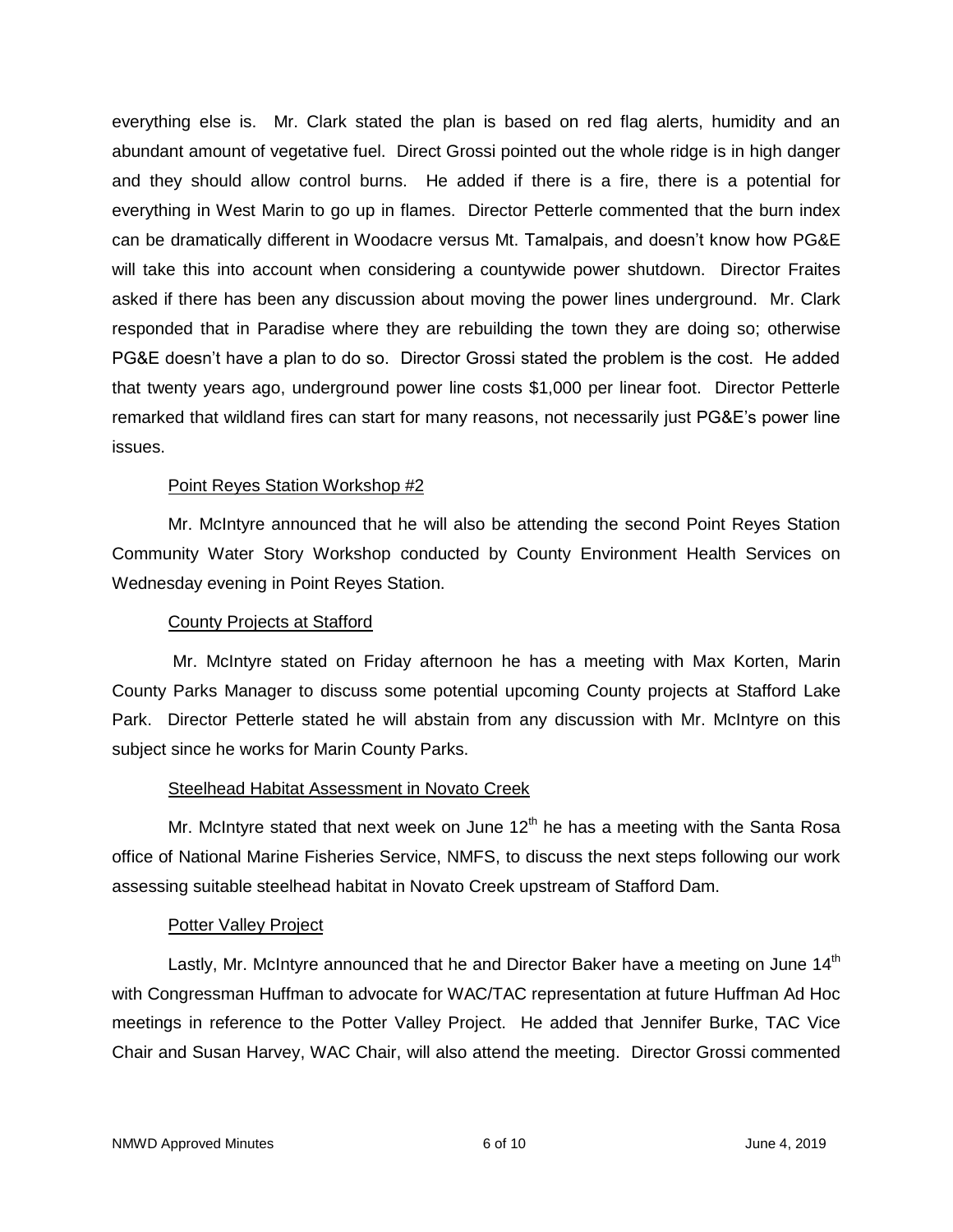that there was an article in the Marin IJ that made it sound like the deal is done, but the reporter got it wrong.

### *OPEN TIME*

Vice President Joly asked if anyone in the audience wished to bring up an item not on the agenda and there was no response.

## *STAFF/DIRECTORS REPORTS*

Vice President Joly asked if staff or Directors wished to bring up an item not on the agenda and the following items were discussed:

Mr. Clark announced that the roads in Oceana Marin that were damaged from the 2017 storms have been rebuilt and we should be able to use them for several years to come.

### *CONSENT CALENDAR*

Item 6 – 1758 Indian Valley Road was removed from the consent calendar for additional discussion. On the motion of Director Petterle, and seconded by Director Grossi the Board approved Items 7 and 8 on the consent calendar by the following vote:

AYES: Director Fraites, Grossi, Joly and Petterle

NOES: None

ABSTAIN: None

ABSENT: Director Baker

# *(ITEM 7) AMEND CONSULTING ENGINEERING SERVICES AGREEMENT – GHD (PRE TANK NO. 4A)*

On the Consent Calendar, the Board approved the amended Consulting Engineering Services Agreement with GHD for PRE Tank No. 4A for preparing the design for the tank replacement project which consists of construction a new 125,000 gallon above grade potable water concrete storage tank in Paradise Ranch Estates.

# *(ITEM 8) GROUP LIFE INSURANCE RENEWAL*

Also under the Consent Calendar, the Board approved Group Life Insurance Renewal with Mutual of Omaha. The benefit package includes a life insurance policy for regular employees with a benefit equal to their annual salary up to \$200K and includes an accidental death and dismemberment policy that offers double indemnity in the event of accidental death and defined lump sum payment if there is loss of sight or appendage.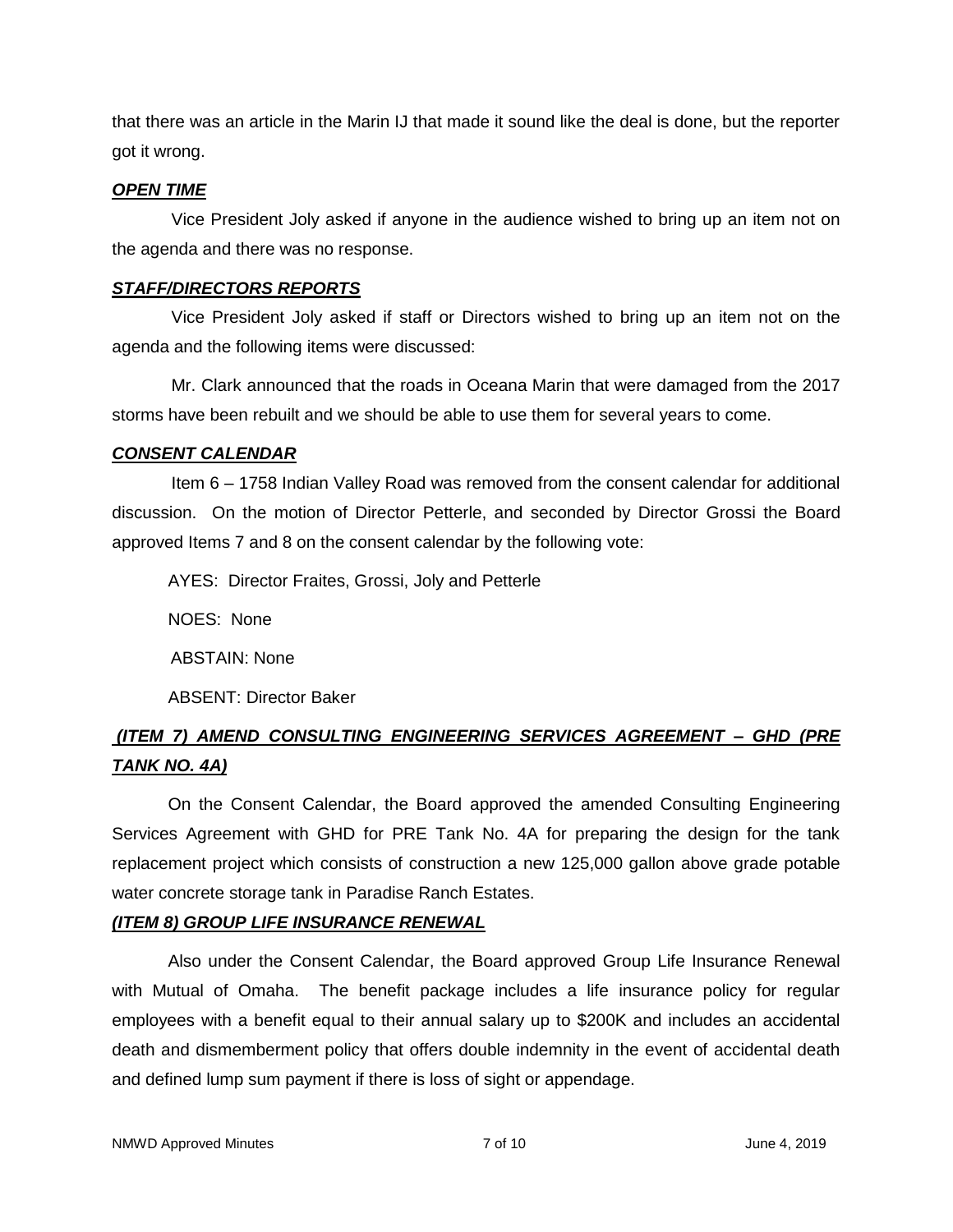### *(ITEM 6) 1758 INDIAN VALLEY ROAD, APN 146-200-07*

Director Fraites asked Mr. Vogler what the square footage is of the residence and if this is the original design. Mr. Vogler confirmed it is the original design, and the square footage of the residence is 4,400 square feet which does not include an additional dwelling unit.

On the motion of Director Fraites, and seconded by Director Petterle the Board approved Item 6 on the consent calendar by the following vote:

AYES: Director Fraites, Grossi, Joly and Petterle

NOES: None

ABSTAIN: None

ABSENT: Director Baker

### *ACTION ITEMS*

## *MARIN COUNTY MULTI-JURISDICTIONAL LOCAL HAZARD MITIGATION PLAN*

Mr. Vogler reviewed the 2018 Marin County Multi-Jurisdictional Local Hazard Mitigation Plan (MCM LHMP). He stated the plan was developed by the County in direct consultation and coordination with various public agencies across Marin County, and included input from District Staff. Mr. Vogler added the MCM LHMP has recently been approved by both the California Office of Emergency Services (CalOES) and the Federal Emergency Management Agency (FEMA), and was adopted by the County of Marin. He noted potential future project funding opportunities provided by both CalOES and FEMA require participation in a LHMP as a precondition for consideration. Mr. Vogler stated in 2016 the Board authorized the District to participate in the County process to update the plan and expand it to include other agencies in the County. He added NMWD chose to participate in addition to various other municipal agencies in the County. Mr. Vogler stated the Oceana Marin treatment pond berm armorment project was originally rejected because the LHMP was not yet adopted. He added FEMA is now looking at our project since it is now part of an adopted LHMP. Director Joly asked Mr. Vogler to explain the Pre-Disaster Mitigation grant, asking if it is 25% matching. Mr. Vogler answered yes, stating the total Oceana Marin Project is estimated at \$1.2M and our share would be \$300,000. Mr. McIntyre commented that he would like to compliment the County of Marin for allowing us to join in their efforts, adding it is the first time in the twenty years he has been at NMWD that this opportunity has been made available.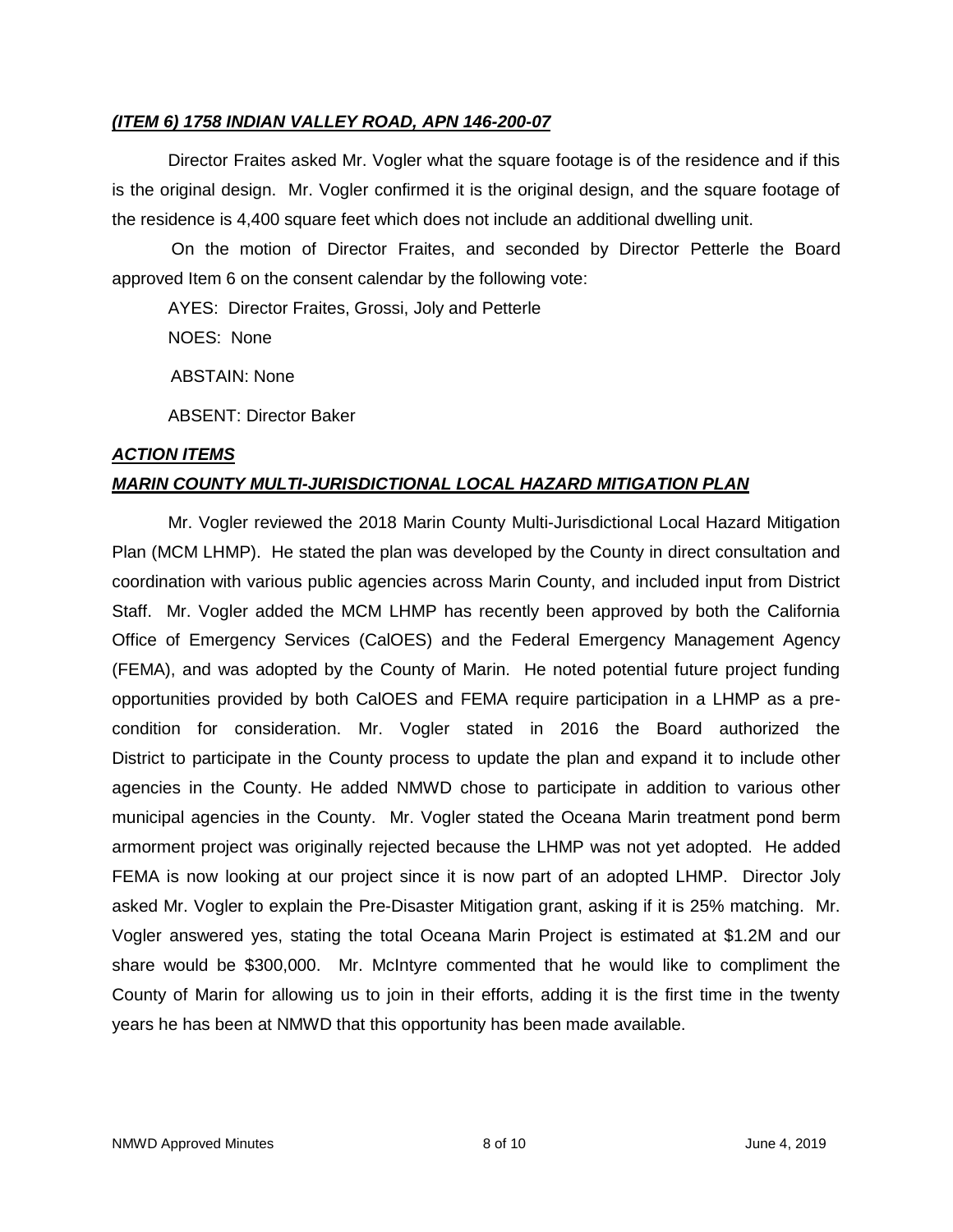On the motion of Director Fraites, and seconded by Director Petterle the Board approved adoption of the 2018 Marin County Multi-Jurisdictional Local Hazard Mitigation Plan on the action calendar by the following vote:

AYES: Director Fraites, Grossi, Joly and Petterle

NOES: None

ABSTAIN: None

ABSENT: Director Baker

### *INFORMATION ITEMS*

# *BUDGET REVIEW – PROPOSED FY 19/20 BUDGETS NOVATO AND WEST MARIN SERVICE AREAS*

Ms. Blue reviewed the proposed FY 19/20 Budgets for Novato and West Marin Service Areas. She stated that essentially this is the same budget the Board previously reviewed on May  $7<sup>th</sup>$  and 21<sup>st</sup>, with a few changes. She added the Oceana Marin Capital Improvement Projects decreased by \$100,000 because we are rebuilding a pump rather than replacing it. Ms. Blue stated there was an \$18,000 increase in Novato for insurance premiums, and other minor corrections to the Novato, West Marin and Oceana Marin budgets. Ms. Blue added letters were mailed out to all Oceana Marin and West Marin customers on May 8<sup>th</sup> to explain the proposed rate increase and that hearing notices will be published on June 6<sup>th</sup> and June 13<sup>th</sup> in the Point Reyes Light. Ms. Blue explained the Novato and Recycled Water budgets will be considered for approval at the next meeting and the West Marin and Oceana Marin budgets will be considered for approval at the June  $25<sup>th</sup>$  meeting in West Marin. Director Joly thanked Ms. Blue for the additional details on the graphs and tables and stated he will contact her directly if he has further questions.

### *WAC/TAC MEETING – MAY 6, 2019*

Mr. McIntyre updated the Board on the recent kickoff meeting on SCWA's Regional Water Supply Resiliency Study. He explained that the objective of this study is to look at the collective Water Contractor infrastructure and apply stress tests for water shortage conditions such as severe droughts or short-term emergencies such as earthquakes to see how the entire system can be better utilized to improve overall regional resiliency. Mr. McIntyre stated this study, as an example, could look at how backfeeding Stafford Lake might be encouraged more often during dry years when it hasn't reached full capacity to benefit both NMWD and other Water Contractors.

### *MISCELLANEOUS*